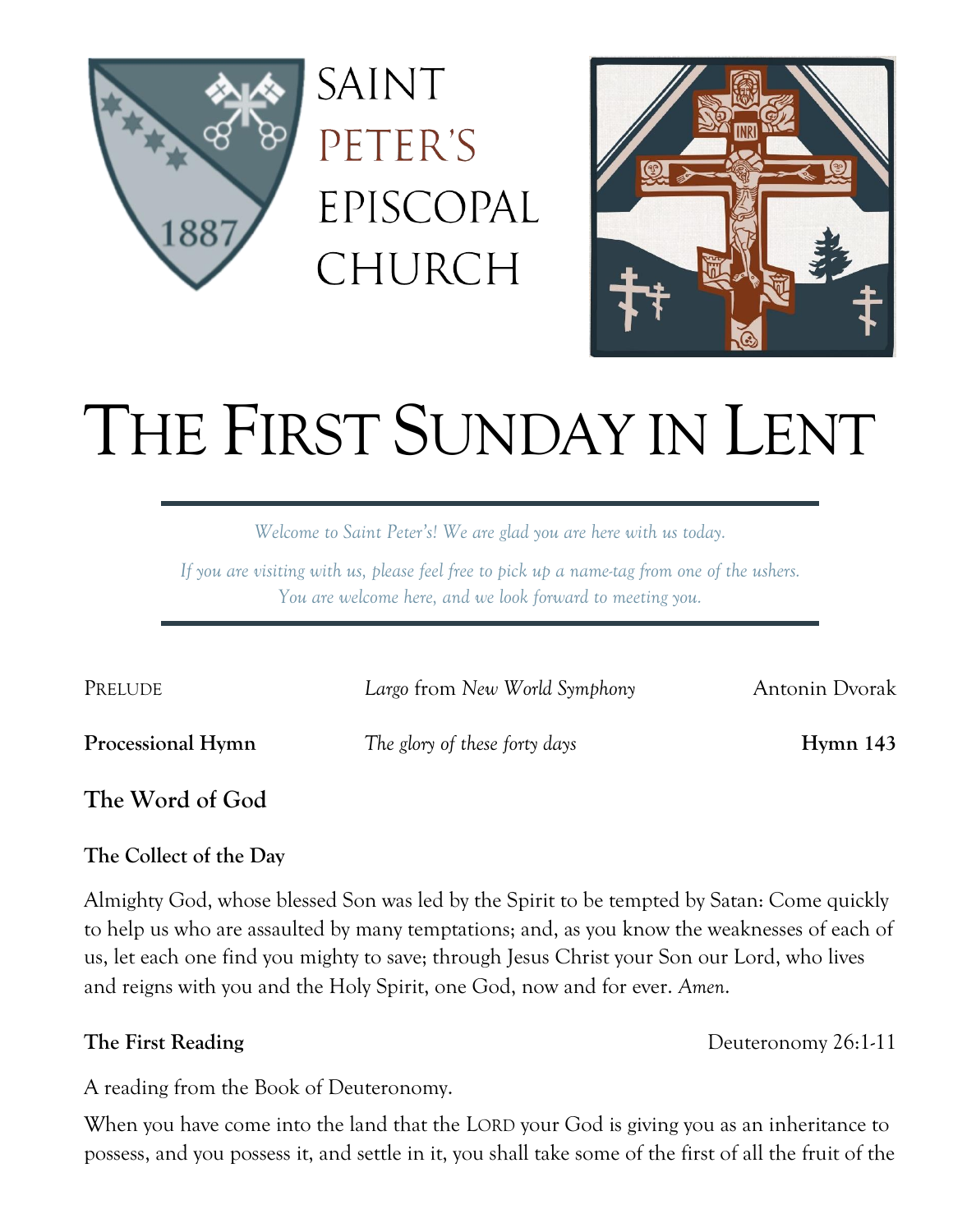ground, which you harvest from the land that the LORD your God is giving you, and you shall put it in a basket and go to the place that the LORD your God will choose as a dwelling for his name. You shall go to the priest who is in office at that time, and say to him, "Today I declare to the LORD your God that I have come into the land that the LORD swore to our ancestors to give us." When the priest takes the basket from your hand and sets it down before the altar of the LORD your God, you shall make this response before the LORD your God: "A wandering Aramean was my ancestor; he went down into Egypt and lived there as an alien, few in number, and there he became a great nation, mighty and populous. When the Egyptians treated us harshly and afflicted us, by imposing hard labor on us, we cried to the LORD, the God of our ancestors; the LORD heard our voice and saw our affliction, our toil, and our oppression. The LORD brought us out of Egypt with a mighty hand and an outstretched arm, with a terrifying display of power, and with signs and wonders; and he brought us into this place and gave us this land, a land flowing with milk and honey. So now I bring the first of the fruit of the ground that you, O LORD, have given me." You shall set it down before the LORD your God and bow down before the LORD your God. Then you, together with the Levites and the aliens who reside among you, shall celebrate with all the bounty that the LORD your God has given to you and to your house.

| The Response | Read as indicated                                                       | Psalm $91:1-2$ , $9-16$ |
|--------------|-------------------------------------------------------------------------|-------------------------|
| Leader       | He who dwells in the shelter of the Most High, *                        |                         |
| People       | abides under the shadow of the Almighty.                                |                         |
| Leader       | He shall say to the LORD, *                                             |                         |
| People       | "You are my refuge and my stronghold, * my God in whom I put my trust." |                         |

### *Leader*

Because you have made the LORD your refuge, \* and the Most High your habitation, There shall no evil happen to you, \* neither shall any plague come near your dwelling. For he shall give his angels charge over you, \* to keep you in all your ways. They shall bear you in their hands, \* lest you dash your foot against a stone. You shall tread upon the lion and adder; \*

you shall trample the young lion and the serpent under your feet.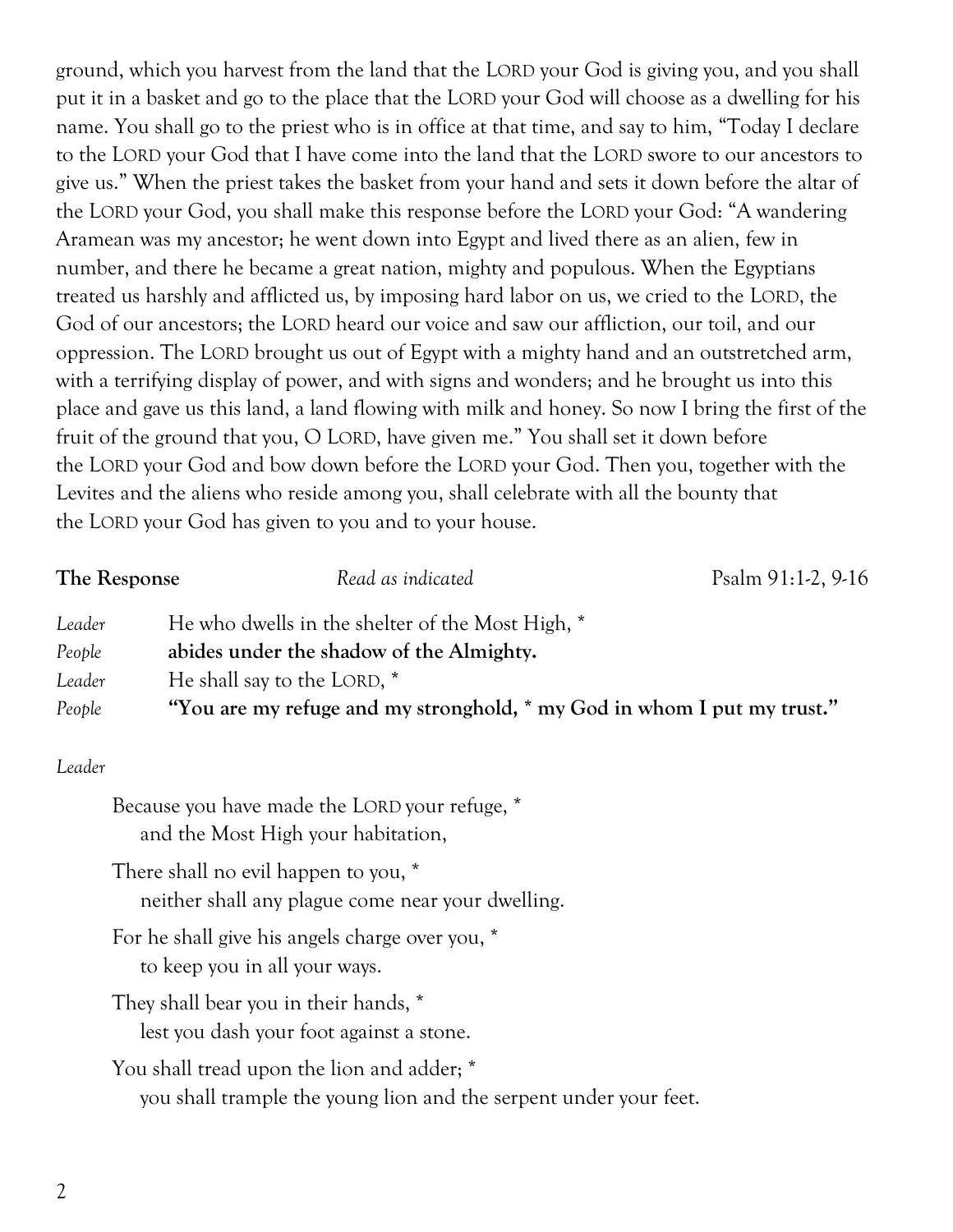3

|        | therefore will I deliver him; *<br>I will protect him, because he knows my Name.                                          |
|--------|---------------------------------------------------------------------------------------------------------------------------|
|        | He shall call upon me, and I will answer him; *<br>I am with him in trouble;<br>I will rescue him and bring him to honor. |
|        | With long life will I satisfy him, *<br>and show him my salvation.                                                        |
| Leader | He who dwells in the shelter of the Most High, *                                                                          |
| People | abides under the shadow of the Almighty.                                                                                  |
| Leader | He shall say to the LORD, *                                                                                               |
| People | "You are my refuge and my stronghold, * my God in whom I put my trust."                                                   |

### **The Second Reading** Romans 10:8b-13

A reading from the Letter of Paul to the Romans.

**Because he is bound to me in love,**

"The word is near you, on your lips and in your heart"

(that is, the word of faith that we proclaim); because if you confess with your lips that Jesus is Lord and believe in your heart that God raised him from the dead, you will be saved. For one believes with the heart and so is justified, and one confesses with the mouth and so is saved. The scripture says, "No one who believes in him will be put to shame." For there is no distinction between Jew and Greek; the same Lord is Lord of all and is generous to all who call on him. For, "Everyone who calls on the name of the Lord shall be saved."

| Hymn $150$<br>Sequence Hymn<br>Forty days and forty nights |  |
|------------------------------------------------------------|--|
|------------------------------------------------------------|--|

### **The Holy Gospel** Luke 4:1-13

After his baptism, Jesus, full of the Holy Spirit, returned from the Jordan and was led by the Spirit in the wilderness, where for forty days he was tempted by the devil. He ate nothing at all during those days, and when they were over, he was famished. The devil said to him, "If you are the Son of God, command this stone to become a loaf of bread." Jesus answered him, "It is written, 'One does not live by bread alone.'"

Then the devil led him up and showed him in an instant all the kingdoms of the world. And the devil said to him, "To you I will give their glory and all this authority; for it has been given

### *People*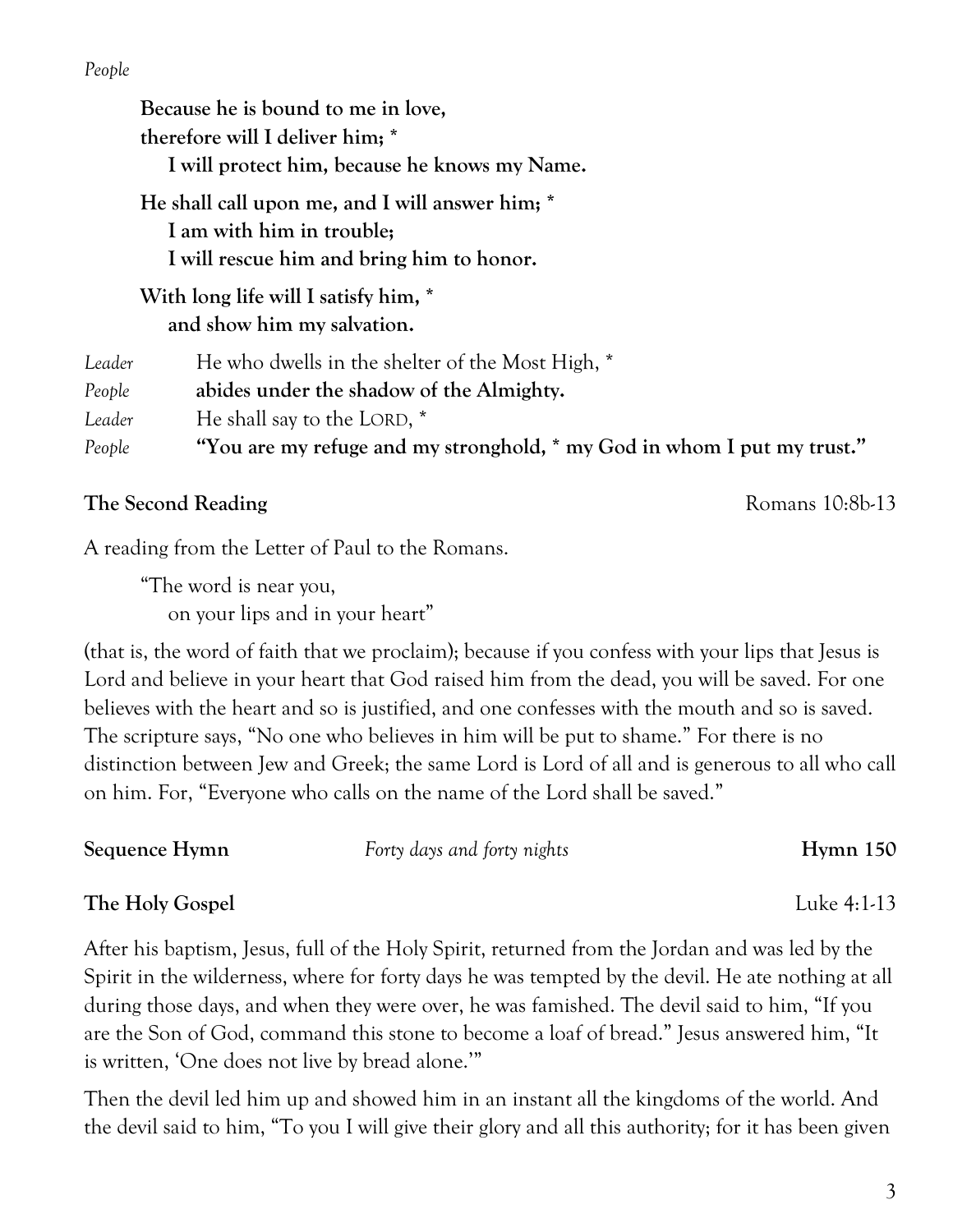over to me, and I give it to anyone I please. If you, then, will worship me, it will all be yours." Jesus answered him, "It is written,

'Worship the Lord your God, and serve only him.'"

Then the devil took him to Jerusalem, and placed him on the pinnacle of the temple, saying to him, "If you are the Son of God, throw yourself down from here, for it is written,

'He will command his angels concerning you, to protect you,'

and

'On their hands they will bear you up,

so that you will not dash your foot against a stone.'"

Jesus answered him, "It is said, 'Do not put the Lord your God to the test.'" When the devil had finished every test, he departed from him until an opportune time.

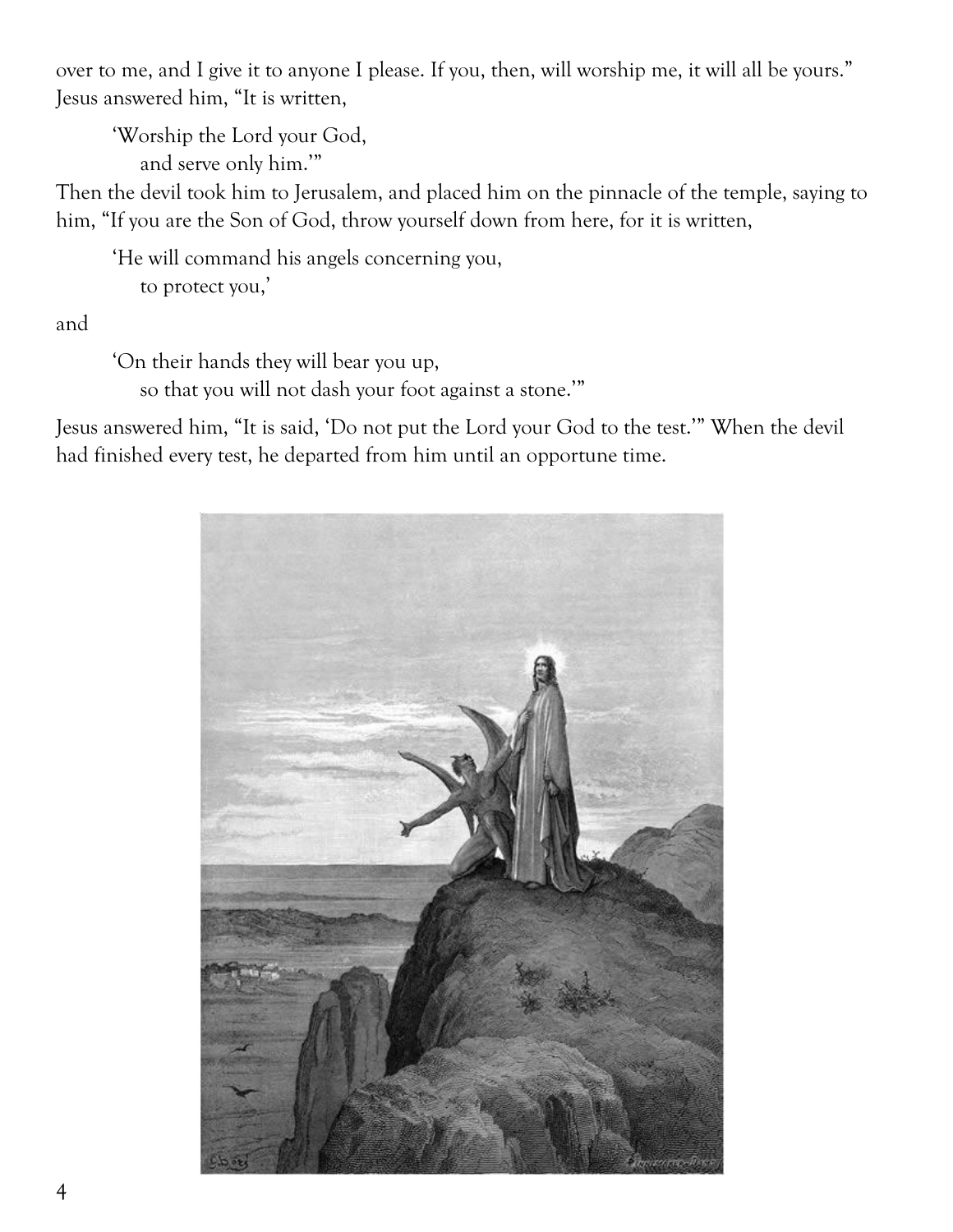### **The Prayer List**

*In our prayers today and this week, we are asked to remember*

Our **Clergy**: Justin, Archbishop of Canterbury; Michael, our Presiding Bishop; Jeff, our Bishop; Shane and Ellen, our priests.

This **Country** and **City**: for its national and our local elected leaders.

Those **Sick** in body, mind, or spirit: Pam and Bruce, Paul and Joyce, the Sexton Family, Carol, Angel, Mark, Joe, Ted, Mary Katherine, Craig, Maryanne, Matthew, Tara, Larry, Sabrina.

The **Needs** of those in our Parish: for perseverance and insight for Father Shane as he works on his dissertation; for Qiana Johnson, as she continues in discernment for Ordination to the diaconate.

Those who have **Died**, and those who **Mourn**: for Barb Vanseth (friend of Betsy Lent); Robert Almquist (friend of Kate Wulle-Dugan); and John Yount (friend of Kate Wulle-Dugan).

For the future life of Saint Peter's.

*We are also asked to give thanks* 

For those celebrating **birthdays**, especially Becca Wicker and Nancy Fifield.

For the **Fellowship** awarded to Father Shane, enabling him to finish his dissertation by next Spring.

For the ministry of **Deacon Nancy Meyer** among us, and for her safe travels to New Hampshire over the past week.

For the **hospitality** of Wellington Avenue United Church of Christ.

*If you would like to add anything to the prayer list—a request or a thanksgiving—please let Tom Stabnicki know by emailing him at tomstabnicki@yahoo.com.*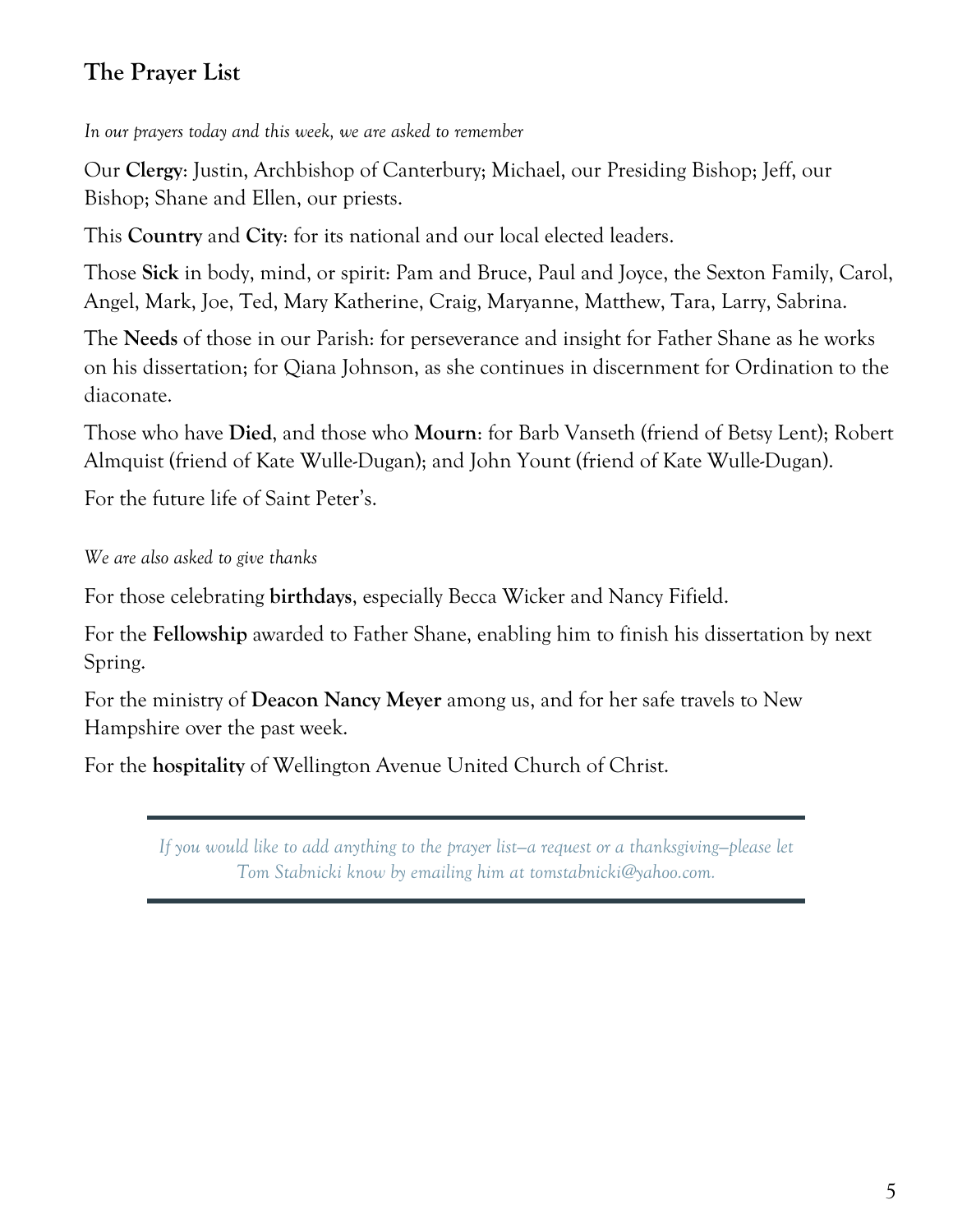**All baptized persons** *are welcome to receive communion. If you would prefer not to receive, you are invited to come forward for a blessing—just place your arms across your chest to indicate that you would like to receive a blessing instead.*  **Gluten-free hosts** *are also available.* 

COMMUNION INTERLUDE *Reverie* from *Songs Without Words* Felix Mendelssohn

### **The Solemn Prayer**

*In Lent, in place of a seasonal blessing, a solemn Prayer over the People is used, as follows.*

*The Deacon, or in the absence of a deacon, the Celebrant says*

Bow down before the Lord.

*The people kneel or bow and the Celebrant says the following prayer*

Grant, Almighty God, that your people may recognize their weakness and put their whole trust in your strength, so that they may rejoice for ever in the protection of your loving providence; through Christ our Lord. *Amen*.

| <b>Recessional Hymn</b> | Eternal Lord of love, behold your Church | Hymn 149          |
|-------------------------|------------------------------------------|-------------------|
| POSTLUDE                | Contemplation from Songs Without Words   | Felix Mendelssohn |

*Please join us for coffee hour following the service!* 

Our discussions of Rowan Williams' *Being Disciples* continue this Wednesday evening and next Sunday following our service.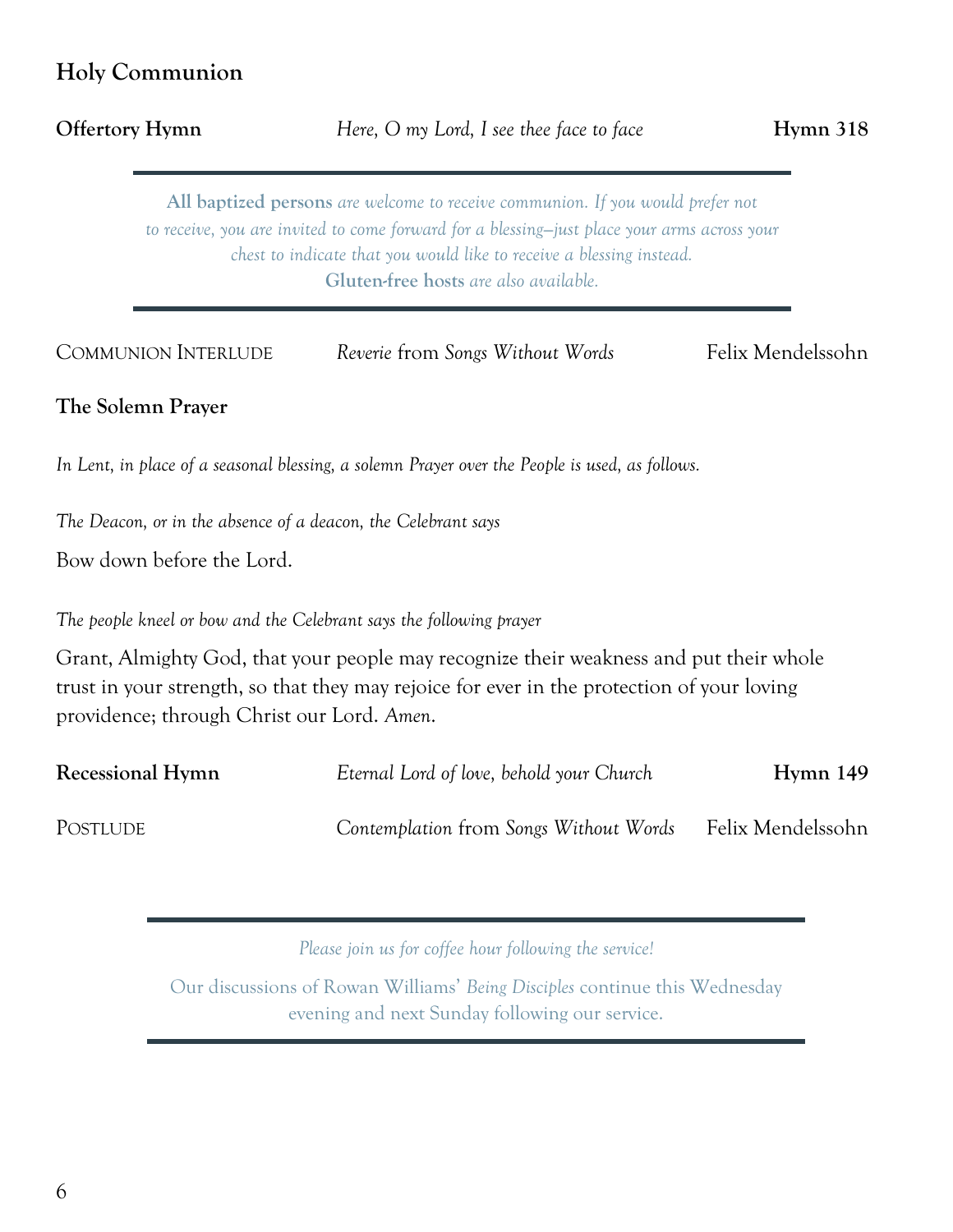### **Announcements and Upcoming Events**

### *The Weeks Ahead*

| March 13 (Wed.) | Wednesday Lenten Program<br>6:40 Evening Prayer; 7:00 Dinner and Discussion (see below for details)           |
|-----------------|---------------------------------------------------------------------------------------------------------------|
| March 17 (Sun.) | The Second Sunday in Lent<br>10:00 Holy Eucharist                                                             |
| March 25-30     | Father Shane Out of Town<br>Church office remains open.                                                       |
| March 31 (Sun.) | Dinner at the Crib (Outreach Opportunity)<br>Contact Jordan Rutledge (jordanlrutledge@gmail.com) for details. |

*Wednesday and Sunday Lenten Programs*

Join Father Shane and other members of the Parish to read through Rowan Williams's *Being Christian*, the second book in our Parish Book Series this year. On Wednesday Evenings, we begin with Evening Prayer at 6:40 and transition to a Soup & Sandwich Dinner and Discussion at 7:00. Join us for either or both! On Sundays, discussion follows shortly after Coffee Hour begins. Be a part of whichever discussion suits your schedule, or read along on your own! Books are available from Father Shane for \$8.00 (scholarships available, too!)

### **Holy Week at Saint Peter's**